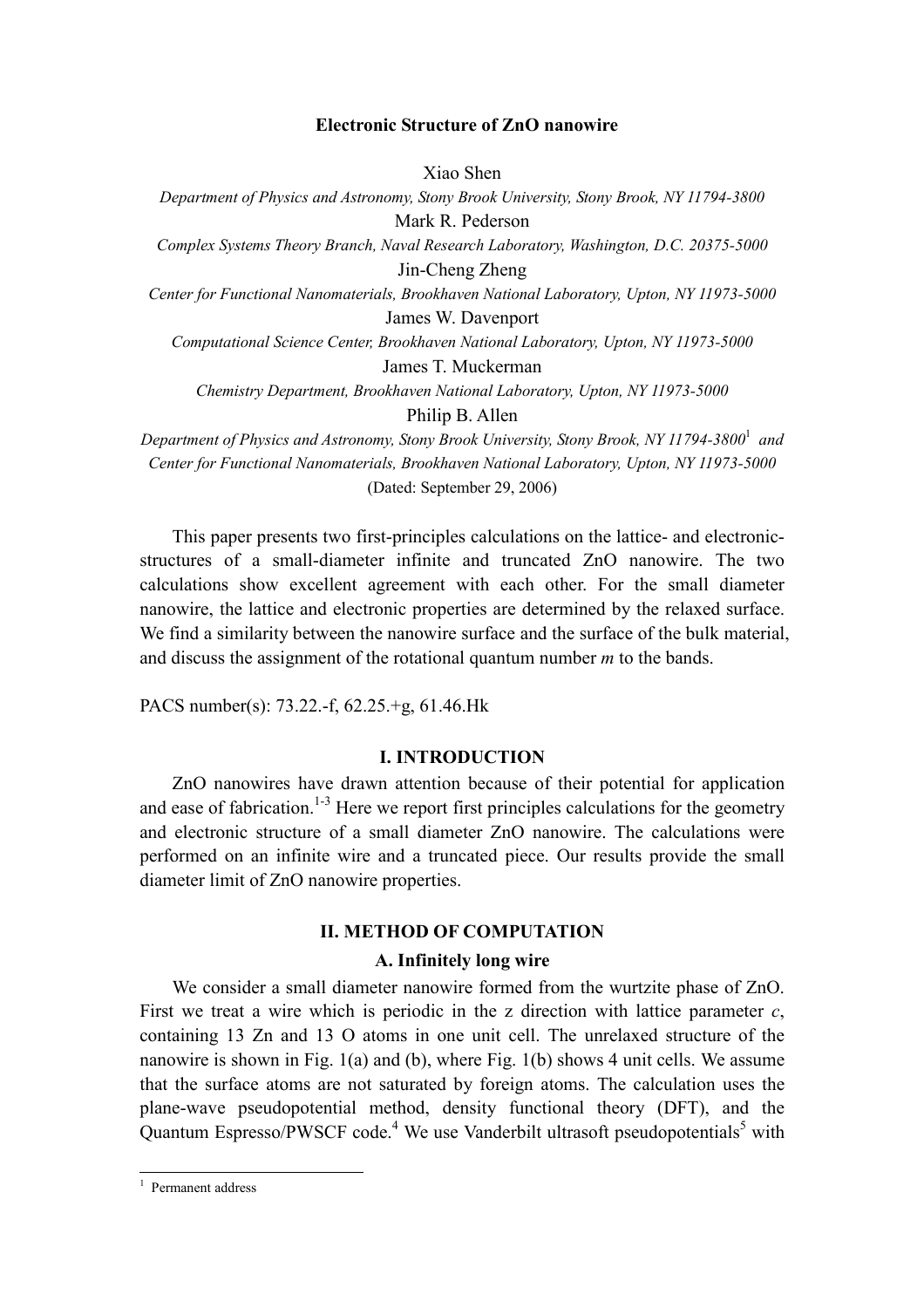the Perdew-Burke-Ernzerhof (PBE) version of the generalized gradient approximations (GGA) exchange-correlation functional<sup>6</sup>. The Zn 4s and 3d states and  $O$  2p and 2s states are treated as valence electrons. The cutoff of kinetic energy is set at 30 Ry, while the cutoff of charge density is set at 300 Ry. The Broyden-Fletcher-Goldfarb-Shanno (BFGS) method is used for the geometry optimizations. A 5x5x5 k-point mesh is used for the bulk calculation and a  $1x1x10$ mesh is used for the nanowire supercell calculation. During relaxation of the nanowire, a Gaussian broadening<sup>7</sup> with smearing parameter of  $0.002Ry$  is used for Brillouin-zone integrations to prevent possible convergence problems due to fractionally occupied surface states. The force on each atom is converged at 0.003eV/Å for all optimizations. We arrange the ZnO nanowires in a 2D hexagonal supercell and separate the facets of adjacent nanowires by at least 7.5 Å. For such a small diameter wire, the spacing  $c$  is not the same as bulk. In order to find  $c$  for the optimized nanowire, we fixed  $c$  at a set of different values, and relaxed the nanowire until the force on each atom is converged. Then we plot the total energy after relaxation versus  $c$ . A parabolic fit gives the lowest energy and the corresponding interpolated  $c$  value. This method also gives the Young's modulus of the nanowire. We then fixed  $c$  at that value and let the wire relax to its final configuration.

# B. Truncated Wire

We also calculated a finite  $(ZnO)<sub>2</sub>$  nanowire, which contains 4 unit cells of the infinitely long wire as shown in Fig. 1. All-electron calculations on this truncated nanowire were performed using the NRLMOL suite of DFT codes. At each O site, a total of 7 s-type functions, 4 p-type functions and 2 d-type functions (39 contracted functions per atom) were used. The contracted functions were constructed from 13 primitive Gaussians with decay constants ranging from  $6.12 \times 10^6$  to 0.1049. Similarly at each Zn site, a total of 10 s-type, 5 p-type and 3  $d$ -type contracted orbitals were constructed from 20 optimized primitive Gaussians with decay parameters ranging between  $5.008 \times 10^8$  and 0.0554. The decay parameters were optimized to minimize the PBE-GGA energy of the isolated atoms using the method discussed in Ref. 8. The nanowire was optimized using the PBE-GGA energy functional. The relaxation was done within the constraint of  $C_{3V}$  symmetry.

# III. RESULTS AND DISCUSSION

# A. Infinitely long wire

# 1.Bulk Results

 Computed parameters of bulk wurtzite phase ZnO are shown in Table I. They provide a starting point for the nanowire calculation, and serve as a test of the plane-wave pseudopotential implementation. The cohesive energy is obtained by subtraction of the total energy per ZnO formula unit at the equilibrium position, from the sum of the energy of isolated Zinc and Oxygen atoms, with spin polarization, but not including the zero-point motion. The isolated atom energies are calculated by arranging them on a simple cubic supercell with lattice parameter 11 Å. The bulk modulus is obtained by fitting the total energy as a function of volume to the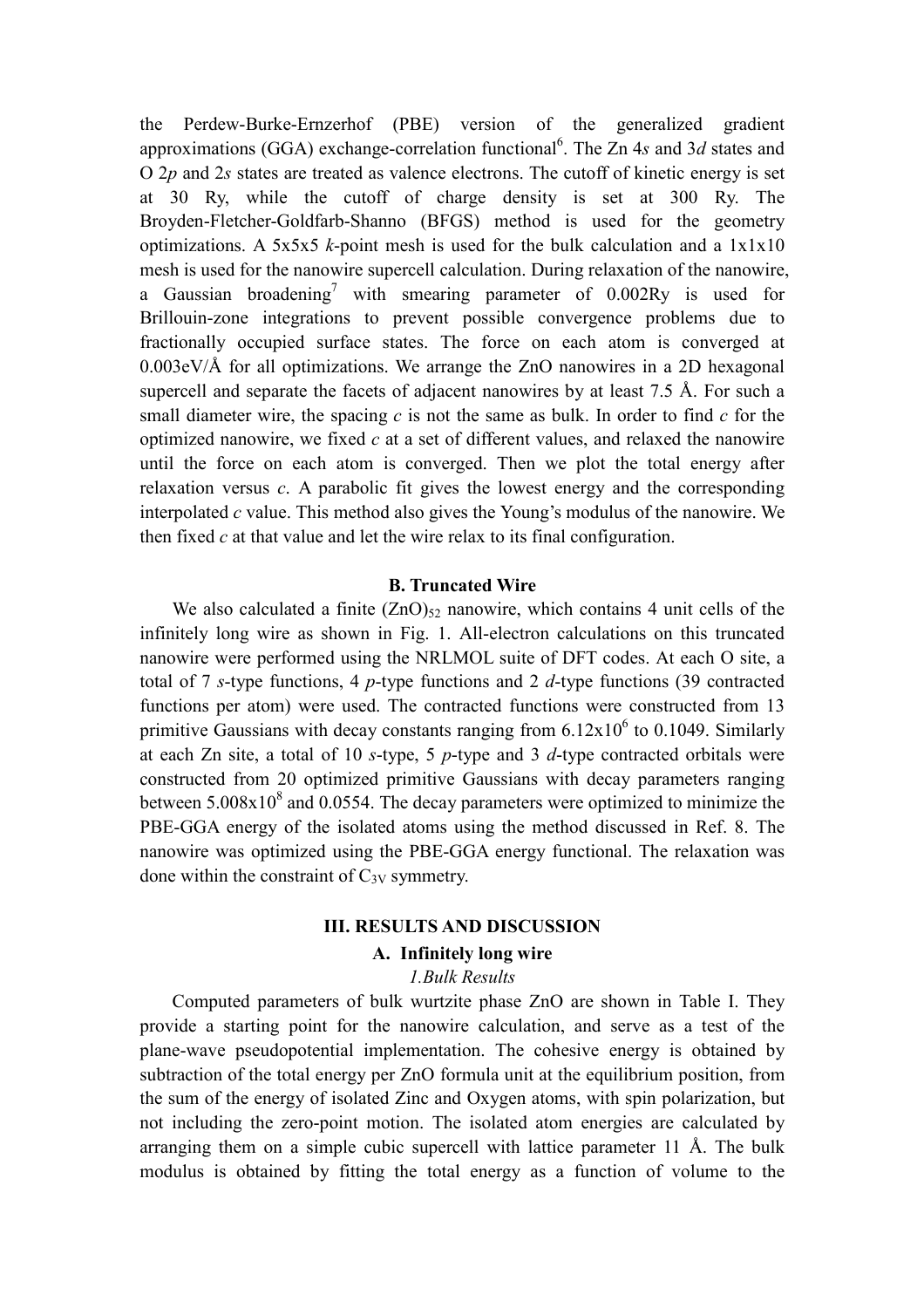Murnaghan equation of state.<sup>9</sup> Our results agree well with other GGA calculations and experiments.

| The spacing between crosest $\mathcal{L}$ n and $\mathcal{O}$ layers is $1/2 - u \mu$ . |                            |                        |                   |
|-----------------------------------------------------------------------------------------|----------------------------|------------------------|-------------------|
|                                                                                         | Present Work               | Other GGA              | Experiment        |
| a(A)                                                                                    | 3.292                      | $3.283^{a}$            | $3.250^{\circ}$   |
| $c(\AA)$                                                                                | 5.309                      | $5.289^{a}$            | $5.207^{\circ}$   |
| $\boldsymbol{u}$                                                                        | 0.3793                     | $0.378^a$ , $0.3790^b$ | $0.3817^c$        |
| $E_{coh}(eV/f.u.)$                                                                      | 7.27                       | $7.692^{b}$            | 7.56 <sup>d</sup> |
| $B_0$ (GPa)                                                                             | 127                        | $149^a$ , $133.7^b$    | $142.6^e$         |
| Band Gap (eV)                                                                           | 0.71                       | $0.75^{\rm a}$         | 3.4 <sup>f</sup>  |
|                                                                                         | <sup>a</sup> Reference 10. | Reference 11.          |                   |
|                                                                                         | <sup>c</sup> Reference 12. | $d$ Reference 13.      |                   |
|                                                                                         | <sup>e</sup> Reference 14. | Reference 15.          |                   |

TABLE I. Comparison between our bulk results and other GGA calculation and experiments. The spacing between closest Zn and O layers  $is(1/2-*u*)c$ .

# 2.Optimized Structure and Cohesive Energy

As shown in Fig. 2, the optimized nanowire has  $c = 5.425$  Å, which is 2.2% larger than the bulk value. The relaxed structure of the ZnO nanowire is shown in Fig. 1(c) and (d). The change of  $c$  occurs because the atoms on the surface contract inwards in the x-y plane, reducing the in-plane distance between the center atom and outermost atom (green line in Fig. 1(c)) from 3.801 Å to 3.743 Å, thus shrinking the diameter of nanowire by 1.5%. The in-plane contraction increases the repulsion in the z direction. The in-plane contraction of surface atoms can be understood from Fig. 3, which shows the charge distribution in bulk  $ZnO(a)$ , at the surface of an unrelaxed nanowire(b), and at the surface of a relaxed nanowire(c). In bulk ZnO, atoms are at equilibrium positions, the electrons are attracted by the atoms on the left. The attraction from left side is missing for a surface atom of the unrelaxed nanowire. Compared with the bulk, the charge moves inwards, and the ions will also move inwards.

The relaxed structure of the ZnO nanowire is very similar to the  $(10\bar{1}0)$  surface

of wurtzite  $ZnO^{16-19}$ . In our optimized nanowire, the surface  $ZnO$  bonds parallel to the z axis, at position A and B in Fig. 1(c), are tilted by 8.5 $^{\circ}$  and 9.6 $^{\circ}$ , close to the 10.1 $^{\circ}$ value in Ref. 18. Those bonds are also contracted by 6.6% and 5.8% in our calculation, close to the 7% value in Ref. 18. This similarity is easy to understand. Taking the outer-most layer of the  $(10\bar{1}0)$  surface and wrapping it around z axis to form a triangle (shown as blue lines in Fig. 1(c)), gives the surface of our nanowire.

 For an unrelaxed wire, in which atoms are placed as in the bulk, the cohesive energy is 6.46eV/f.u.. The cohesive energy for a relaxed wire, is 6.67eV/f.u., while for bulk the value is 7.27 eV/f.u from our calculation. Thus the formation energies  $E_{\text{wire}}$ - $E_{\text{bulk}}$  of unrelaxed and relaxed wire are 0.81eV/f.u. and 0.60eV/f.u., respectively. This translates into 0.88 and 0.65eV per surface Zn-O dimer, close to the 0.80 and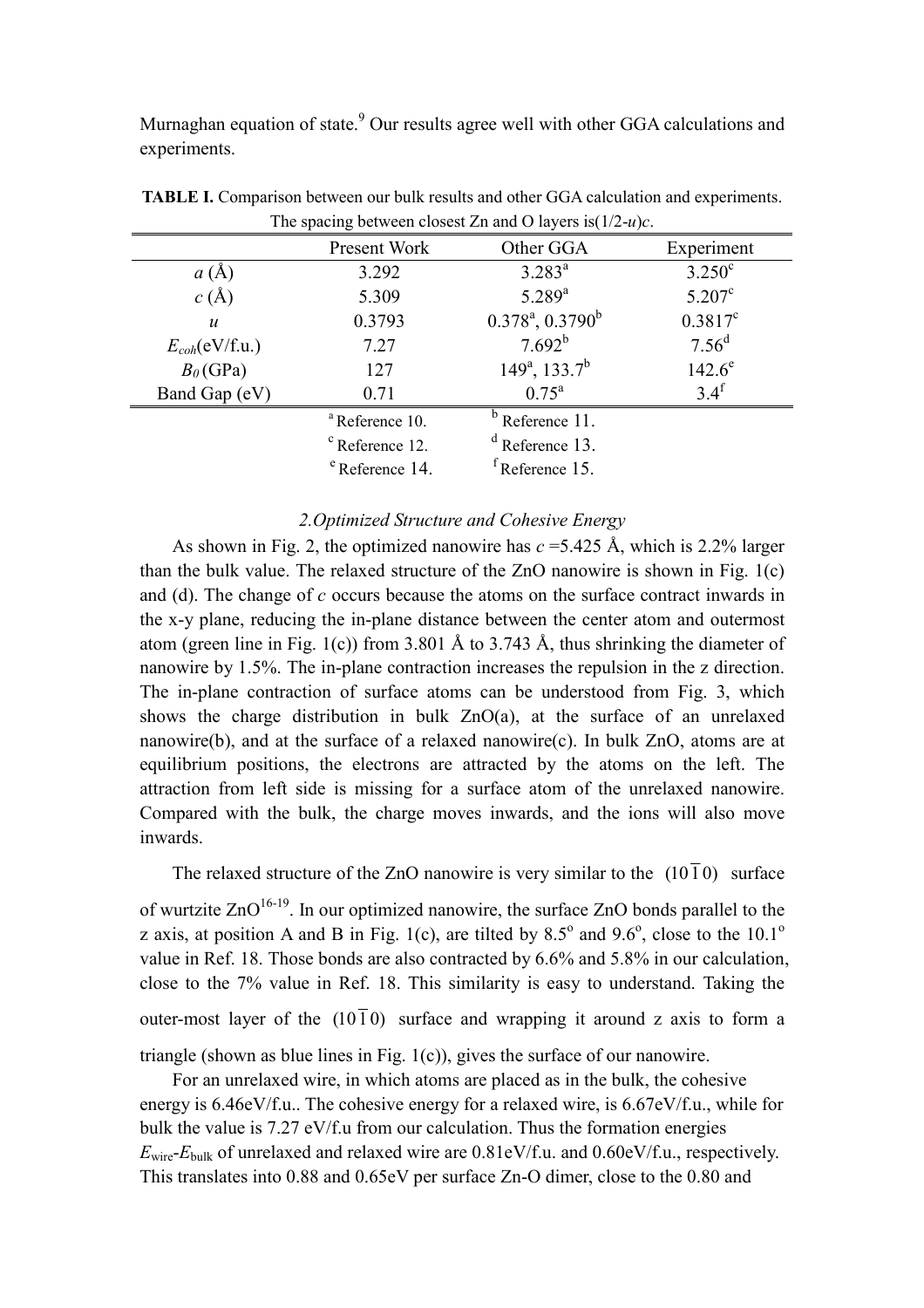0.43 eV per surface Zn-O dimer given in Ref. 18.

#### 3. Young's Modulus

The parabolic fit of total energy vs. c gives the Young's modulus  $E_3$ =257 GPa of this nanowire, significantly larger than the bulk value. Recently, Chen et al. reported an experimental measurement of the size-dependent  $E_3$  of ZnO nanowires.<sup>20</sup> They found that, when the diameter of the nanowire is smaller than 120nm, the Young's modulus increases significantly with decreasing diameter. Our result agrees with the experimental trend. 257 GPa can be regarded an estimated upper limit of the Young's modulus for small diameter ZnO nanowires.

#### 4. Electronic Structure

 The band structure of a relaxed wire is shown in Fig. 4, where the bands are grouped by rotational quantum number  $m$  (see below). The total density of state (DOS) of relaxed and unrelaxed wires are shown in Fig. 5. Fig. 6 shows the main components of valence and conduction bands of the relaxed nanowire. Fig. 5 shows that the band gap increases as the wire relaxes. This relaxation may be due to either the change of the  $c$  parameter or to surface reconstruction. To determine which effect accounts for the gap increase, we compared the band gap for relaxed nanowires with different fixed c values. The results are shown in Table II. The band gap is not sensitive to the c value, and therefore is mainly determined by the relaxation of surface atoms.

| <b>TADLE II.</b> Dally gap vs. $\epsilon$ |               |  |  |
|-------------------------------------------|---------------|--|--|
| c(A)                                      | Band gap (eV) |  |  |
| 5.309(unrelaxed)                          | 1.03          |  |  |
| 5.309                                     | 1.62          |  |  |
| 5.380                                     | 1.65          |  |  |
| 5.425                                     | 1.64          |  |  |
| 5.480                                     | 1.62          |  |  |

TABLE II. Band gap  $v_0$ .

 Our nanowire band gap, 1.64 eV, is larger than the DFT bulk value 0.71 eV. A similar result was reported by Schröer *et al.* for the surface states of ZnO  $(10\bar{1}0)$ surface.<sup>17</sup> Those authors suggested that the unoccupied states are shifted upwards after the relaxation and the occupied states are shifted downwards. However, we can not compare our band gap with Ref. 17 numerically because in their case, the surface states and bulk states are mixed near the Gamma point. In our case, the core is small and the surface determines the electronic structure of the nanowire. A similar conclusion was drawn in Ref. 21 for the small diameter InP nanowire.

Unlike the bulk  $(10\bar{1}0)$  surface, our nanowire has a 3-fold rotational symmetry.

In 1D nanowires, the rotations and translations along z-axis commute with each other, so they can be simultaneously diagonalized.<sup>22</sup> The Hamiltonian is invariant under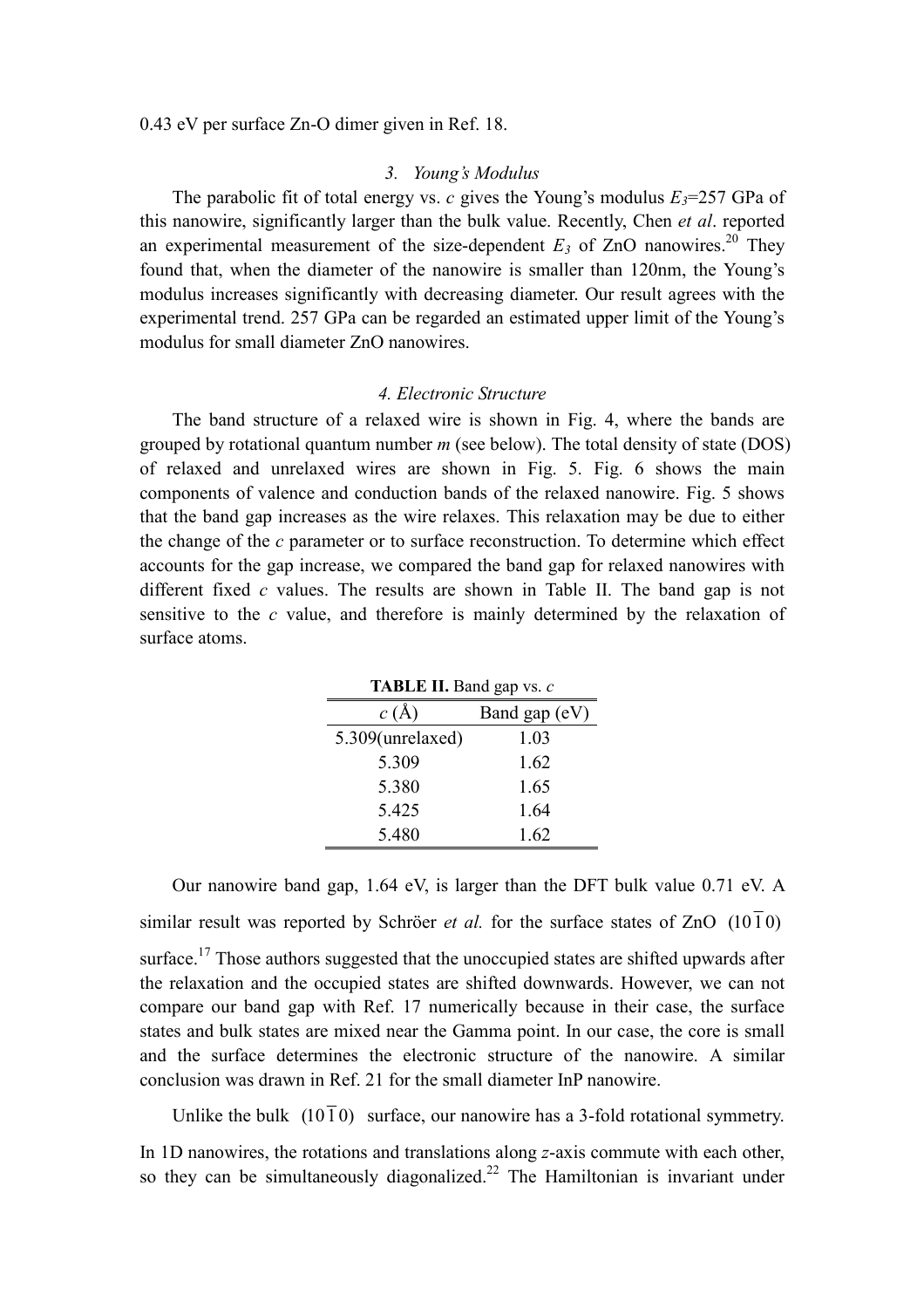rotations by  $2\pi/3$ . The eigenvalues of the rotation operator are  $exp(i2pm/3)$ , with  $m=-1,0,1$ . The  $m=-1$  and  $m=+1$  states are degenerate. Fig 3 shows bands classified according to m value. A few typical examples are shown in Fig. 7, where the wave functions of the bands (all at the  $\Gamma$  point) are plotted. The lowest unoccupied (LU) band is non-degenerate, and corresponds to  $m=0$ , as shown in Fig. 7(a). The next lowest unoccupied states, Fig. 7(b)(c), are degenerate, each with one node, corresponding to linear combinations of  $m=+1$  and  $-1$  states. The highest occupied (HO) state, Fig. 7(d), belongs to  $m=0$ , with 3 nodes coming from 3 reflection symmetries. Similar behavior exists in Ref. 21 for a triangular shape InP nanowire.

#### B. Truncated Wire

#### 1.Cohesive Energy and Structure parameters.

 The final geometry was 6.62 eV per formula unit lower in energy than the separated spin-polarized spherical atoms. The interior ZnO bondlength is 2.016 Å. Similarly, the interior "c" lengths are in the range of 5.303 (O-O) to 5.304 (Zn-Zn)  $\AA$ . Based on previous experience and what is known about classical pair potentials (e.g. Lennard-Jones etc) these "c" lengths should be a lower bound for an infinite-length nanowire. The value 5.425 Å obtained in Section A is consistent with this. For the Zn terminated (top) end, the ZnO bonds that are parallel to the axis of symmetry are  $\approx$ 1.969-2.188 Å for the interior and exterior axial bondlengths. Inequivalent tangential ZnO surface bonds are found to be 1.907, 1.969, 1.944 and 1.975 Å. On the oxygen terminated bottom surface, the bonds are decreased further, with inequivalent tangential surface bonds of 1.875, 1.875, 1.979 and 1.849 Å. The bonds parallel to the axis are found to be 2.223 Å for both types. In the interior of the truncated nanowire, the relaxed geometry agrees well with the infinite nanowire calculation.

#### 2.Electric dipole moment

 The relaxed nanowire is 19.13 Å long and has a net dipole moment of 17.23 a.u.. This is significantly smaller than the dipole moment expected based upon a tube of  $+/-$  2 point charges (166.8 a.u.). The reduction of dipole moment is due to incomplete charge transfer on the surface layers (discussed below).

#### 3. Electronic Structure

 Fig. 8 shows the total density of states, and projections onto eight layers. They are obtained by the projecting the occupied density of states onto non-overlapping spheres using the same Gaussian-broadening as Fig. 5 and Fig. 6, with the Fermi level shifted to zero. The top surface has an outer layer of Zn atoms above a layer of O atoms. Similarly the bottom surface is defined by an outer layer of O atoms with Zn atoms above. The total density of states shows  $Zn$  (3d) weight in the energy range between -9.0 to -5.0 eV and O  $(3p)$  DOS in the energy range -5 eV to 0 eV. The projected DOS shows a similar behavior with the Zn 3d portions below the respective O portions. Due to the positively charged top layer and the negatively charged bottom layer, the local density of states shows a Coulomb shift in the projected DOS. As the length of the molecular crystal increases, this Coulomb shift should disappear at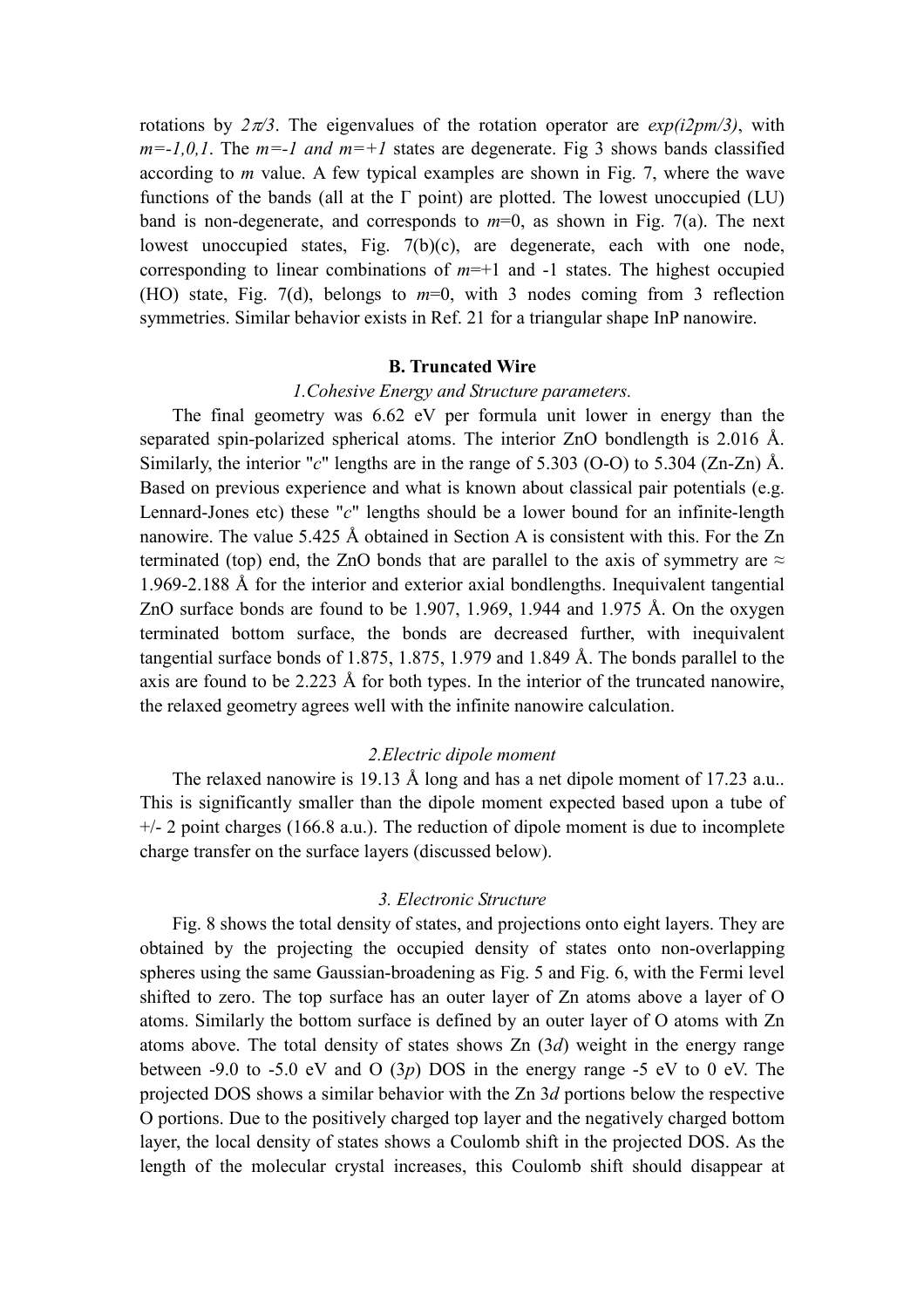distance ∆z larger than radius away from the top and bottom surface, and is completely absent from the infinite nanowire calculation. In addition, top and bottom surfaces show spectral weight above the interior Fermi level. This causes the incomplete charge transfer which has decreased the dipole moment. The bottom surface, with open-shell oxygen atoms, shows the most prominent surfaces states. In contrast to the DOS of the infinite ZnO nanowire, the truncated nanowire displays a slightly enhanced gap (3.0 eV), with some surface states appearing in between the valence and conduction band.

 Due to the internal electric fields created by the dipole moment of the truncated wire, the valence band width  $Zn(3d)-O(2p)$  is broadened. For this reason the total width agrees well, but slightly overestimates, the infinite wire calculation For example the  $Zn(3d)$  width is approximately 3.0 eV (last panel of Fig. 8) rather than the  $\sim$ 2.5 eV Zn(3*d*) width observed in the infinite wire calculations (Fig. 6). The larger bandwidth associated with the truncated wire is in stark contrast to nonpolar materials where one always expects the bandwidth to increase monotonically with the size of a crystal fragment. Indeed, it is the width of the interior  $Zn(3d) DOS \left(\sim 1.5 \text{ eV}\right)$ which should eventually converge to the infinite wire width  $\sim$ 2.5 eV). Since all of the atoms in these wires, as well as slightly wider wires, are spectroscopically observable, observation of the valence band width during and after the synthesis process provides a useful means for determining the length of a given wire. As a wire grows longer, one expects the Zn(3d) DOS to increase beyond that of the infinite length tube, and then eventually decrease as the effect of the tip states become neglible. Another point that might be useful for real-time monitoring of wire growth, is that the oxygen 1s-core levels show the same Coulomb shifts as the valence  $(Zn(3d)O(2p))$  levels. Total peak shifts between the top and bottom surfaces observed in Fig. 8 is approximately 2.7 eV which is very similar to the splittings obtained in the  $O(1s)$  core levels of 2.9 eV. In contrast, the splitting of the Zn(1s) states remains small (0.46 eV).

 To make a more direct comparison to the results of Sec A, Fig. 9 shows the DOS of the interior of the truncated nanowire.

# 4. Charge States of Truncated Wire

 For the lowest-energy geometry, several negative charge states of the molecule have been calculated. The lowest-energy charge state is the trianion. The trianion has an energy that is 6.2 eV lower than that of the neutral truncated wire. The relatively high anionic charge is somewhat rare in isolated systems but not overly surprising since the wire is rather long in comparison to most "finite molecules".

## IV. CONCLUSION

 For a small diameter ZnO nanowire, the surface atoms relax and the length of the nanowire increases. The change of length does not have significant effect on the band gap of the nanowire. Both the surface geometry and the electronic structure show the features of a bulk ( $10\overline{1}0$ ) surface. However, unlike the bulk surface, the band structure of nanowire has an additional degeneracy related to the rotational symmetry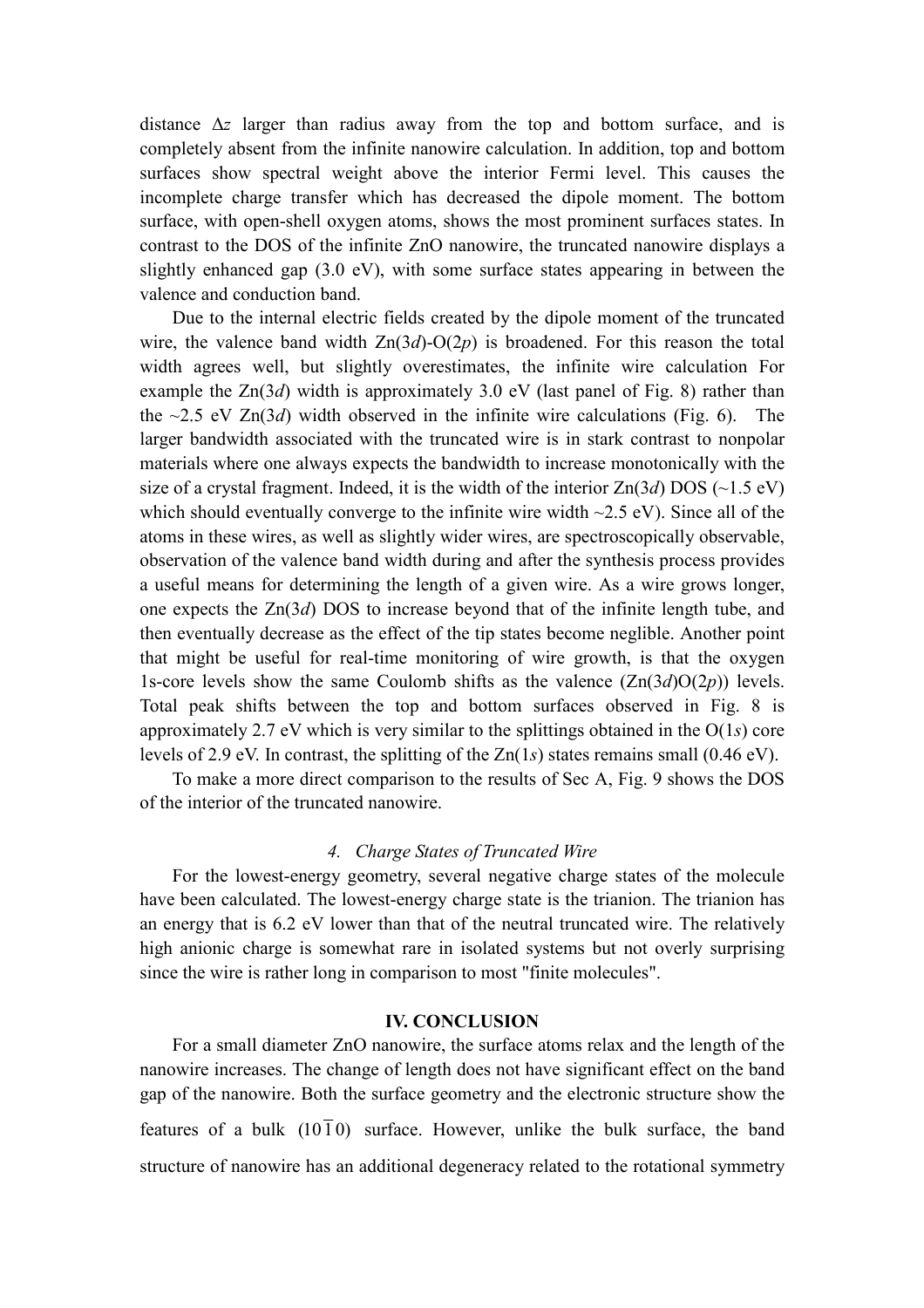of the nanowire and can be grouped by rotational quantum number m.

# ACKNOWLEDGEMET

 We thank J. Mintmire and T. Sun for helpful discussions. Research at Brookhaven National Laboratory was supported by U.S. DOE under contract No. DE-AC02-98CH10886. Work at Stony Brook was supported in part by NSF grant no. NIRT-0304122, and in part by a BNL-Stony Brook Seed Grant.

<sup>1</sup>Z. Fan and J.G. Lu, J. Nanosci. Nanotech. **5**, 1561 (2005)

<sup>2</sup>Y. Y. Wu and P. D. Yang, J. Am. Chem. Soc. **123**, 3165 (2001)

 $3$ Z. L. Wang, J. Phys.: Condens. Matter 16, R829 (2004)

<sup>4</sup>S. Baroni, A. Dal Corso, S. de Gironcoli, and P. Giannozzi, Plane-Wave Self-Consistent Field, http://www.pwscf.org.

- ${}^{5}D$ . Vanderbilt, Phys. Rev. B 41, R7892 (1990).
- 6 J. P. Perdew, K. Burke, and M. Ernzerhof, Phys. Rev. Lett. 77, 3865 (1996)

<sup>7</sup>C. L. Fu and K. M. Ho, Phys. Rev. B **28**, 5480 (1983)

- <sup>8</sup>D. Porezag and M.R. Pederson Phys. Rev A 60 2840 (1999).
- <sup>9</sup>F. D. Murnaghan, Proc. Natl. Acad. Sci. USA 30, 244 (1944)

 $10P$ . Erhart, K. Albe, and A. Klein, Phys. Rev. B 73, 205203 (2006).

<sup>11</sup>J. E. Jaffe, J. A. Snyder, Z. Lin, and A. C. Hess, Phys. Rev. B  $62$ , 1660 (2000).

 $12$ E. H. Kisi and M. M. Elcombe, Acta Cryst. C45, 1867 (1989).

 $13$ CRC Handbook of Chemistry and Physics, 58<sup>th</sup> ed. (CRC, Boca Raton, 1977)

<sup>14</sup>S. Desgreniers, Phys. Rev. B **58**, 14102 (1998)

 $15$ Numerical Data and Functional Relationships in Science and Technology, Landolt-Börnstein, New Series Group III, Vol. 17b, edited by K.-H. Hellwege and O. Madelung (Springer, New York, 1982).

 $16$ U. Diebold, L. V. Koplitz and O. Dulub, Appl. Surf. Sci. 237, 336 (2004)

 $17P$ . Schröer, P. Krüger, and J. Pollmann, Phys. Rev. B 49, 17092 (1994)

 $^{18}$ B. Meyer and D. Marx, Phys. Rev. B 67, 035403 (2003)

<sup>19</sup>A. Wander and N. M. Harrison, Surf. Sci. 457, L342 (2000).

<sup>20</sup>C. Q. Chen, Y. Shi, Y. S. Zhang, J. Zhu and Y. J. Yan, Phys. Rev. Lett. **96**, 075505 (2006)

 $^{22}$ E. Chang, G. Bussi, A. Ruini, and E. Molinari, Phys. Rev. Lett. 92, 196401 (2004)

 $^{23}$ The ball-stick graphs, charged density and wave function plots are generated by

XCrysden graphical package. A. Kokalj, J. Mol. Graphics Modeling 17 (1999)

176–179. Code available http://www.xcrysden.org/

<sup>&</sup>lt;sup>21</sup>T. Akiyama, K. Nakamura, and T. Ito, Phys. Rev. B **73**, 235308 (2006)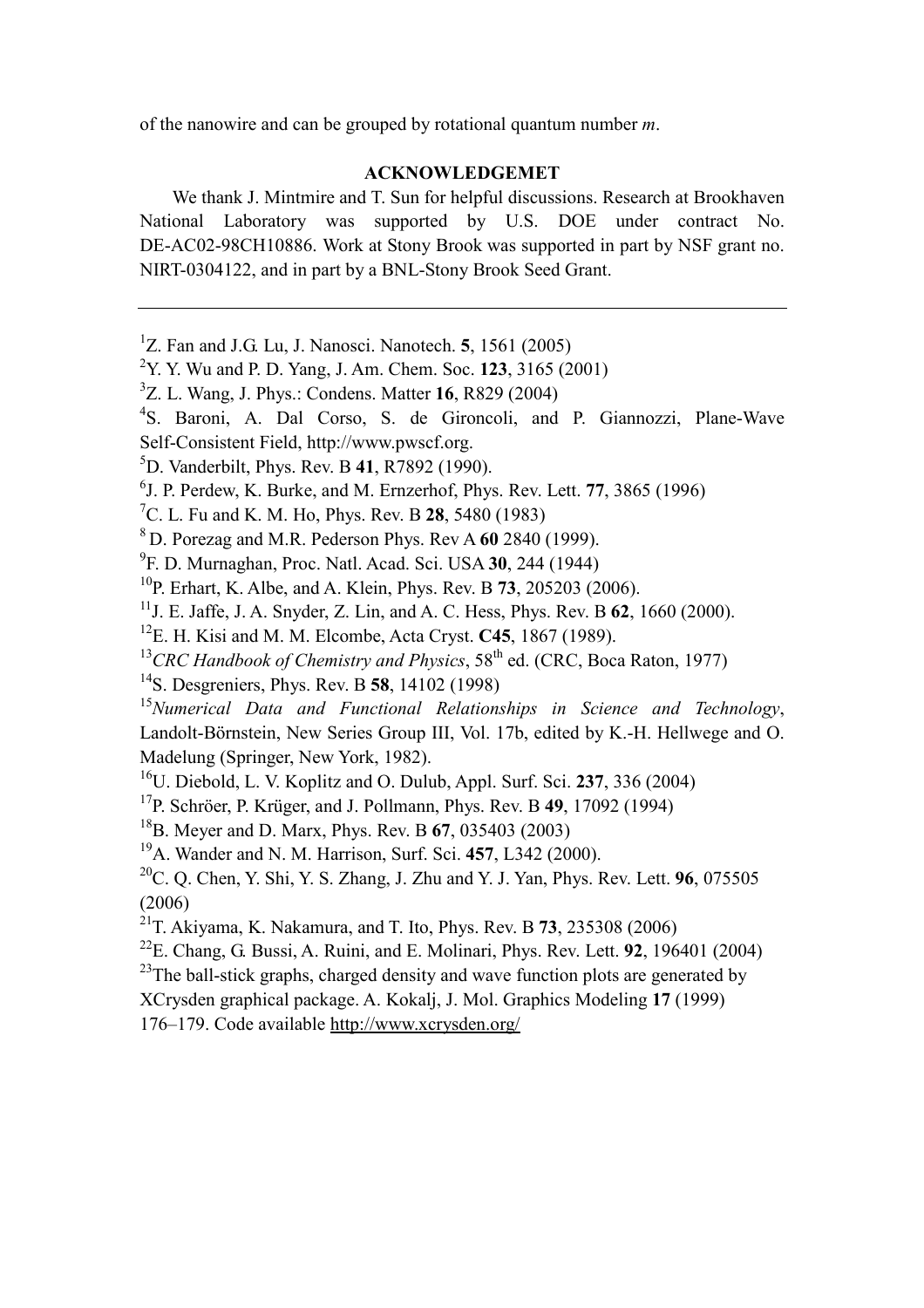

FIG. 1. Unrelaxed and relaxed structure of ZnO nanowire. The axis of the nanowire is in z-direction. Yellow balls represent zinc atoms and red balls represent oxygen atoms. 13 Zn atoms from 2 layers are visible in (a) and (c).



FIG. 2. Total energy of ZnO nanowire VS. fixed lattice parameter  $c$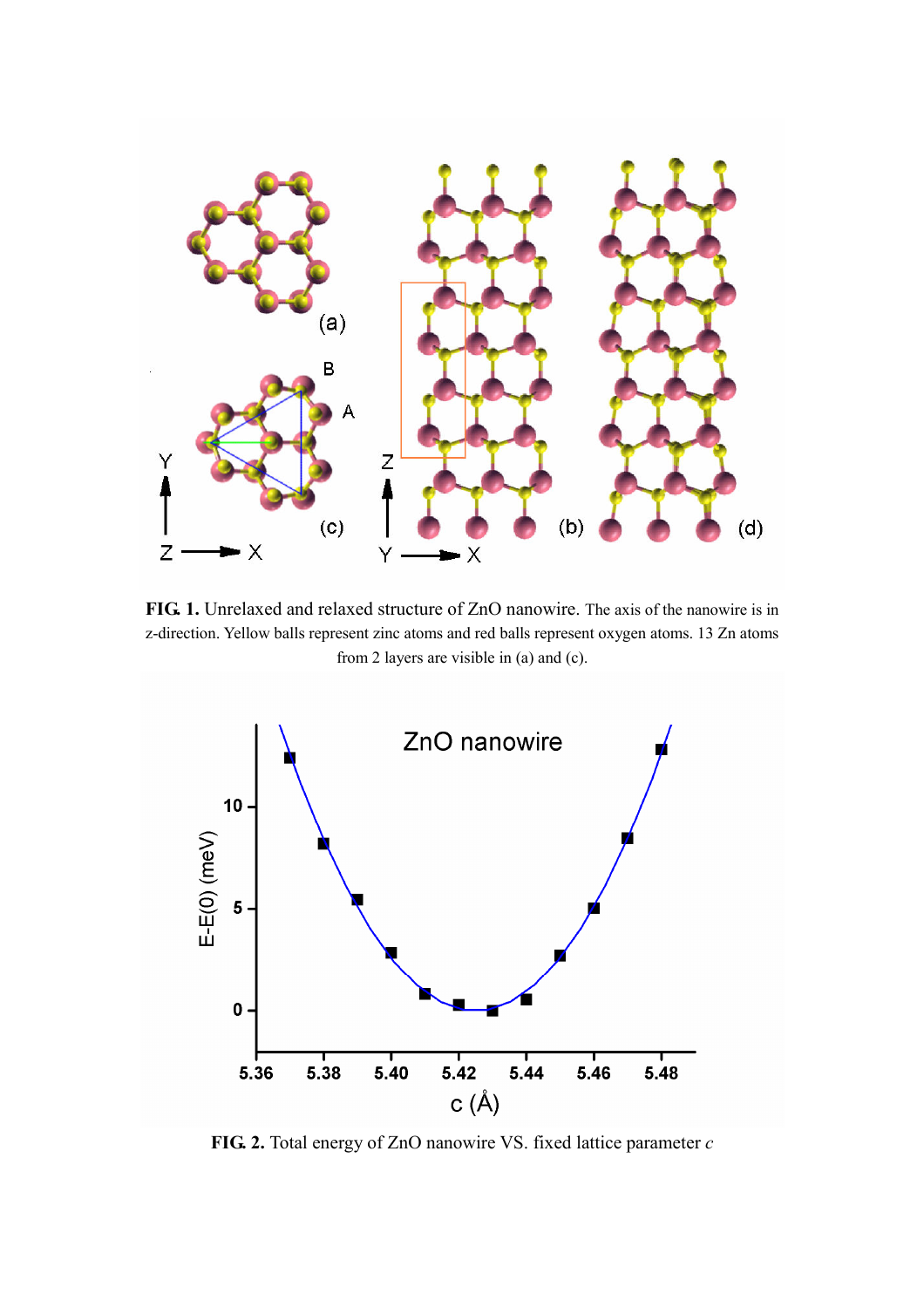

FIG. 3. Charge density along x-axis (green line in Fig.1(a)) for bulk ZnO (a), for unrelaxed nanowire (b) and for relaxed nanowire (c). Orange rectangular shows the same area as in Fig. 1(b).



FIG 4. Band structure of the relaxed ZnO nanowire. Energy measured from the Fermi Surface.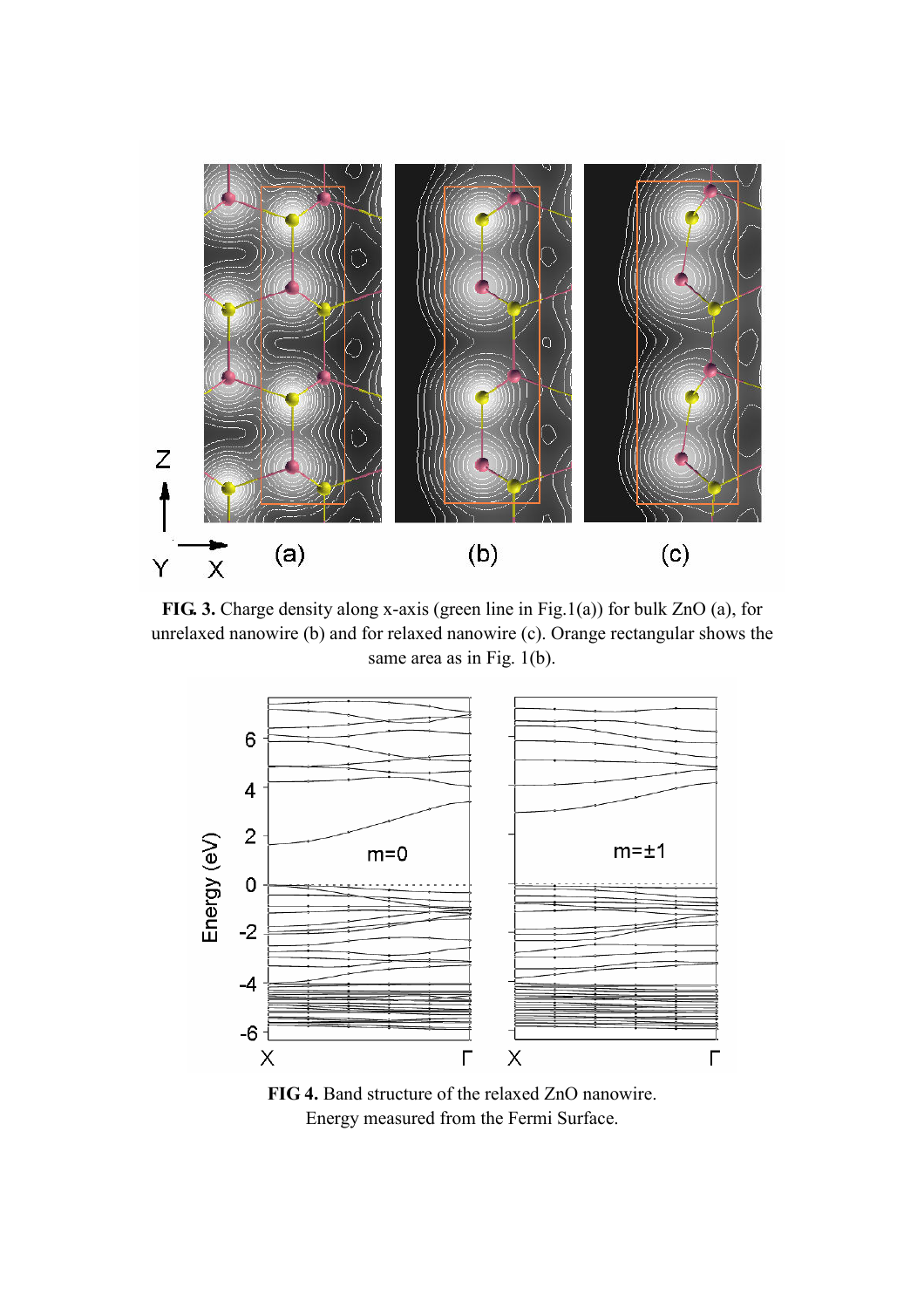

FIG. 5 Upper panel: total DOS of the relaxed ZnO nanowire. Lower panel: total DOS of the unrelaxed ZnO nanowire. Energy measured from the Fermi surface.



FIG. 6. Total and partial DOS of the valence band of the relaxed ZnO nanowire. Insert: Total and partial DOS of conduction band, only DOS of Zn 4s states is shown. The HO states are dominated by O  $2p$  states while the LU states are mainly Zn  $4s$ state.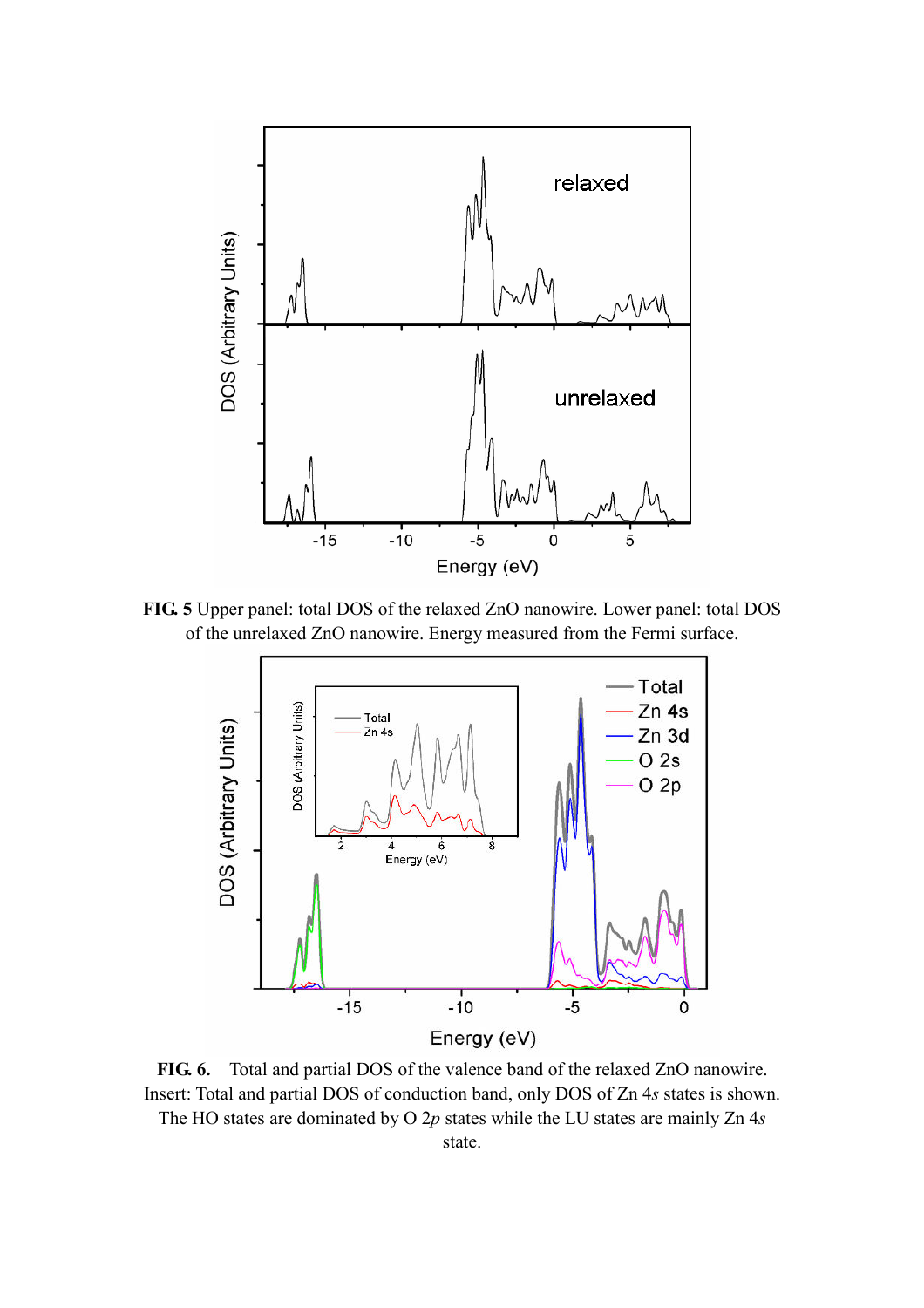

FIG.7. (a) Wave function of LU state, mostly made of Zn 4s orbits. (b)(c)Wave function of two degenerate second lowest unoccupied states, mostly made of Zn 4s orbits (d) Wave function of HO state, mostly from O 2p orbits.



Fig 8. Total DOS of truncated ZnO nanowire and projections onto each layer.